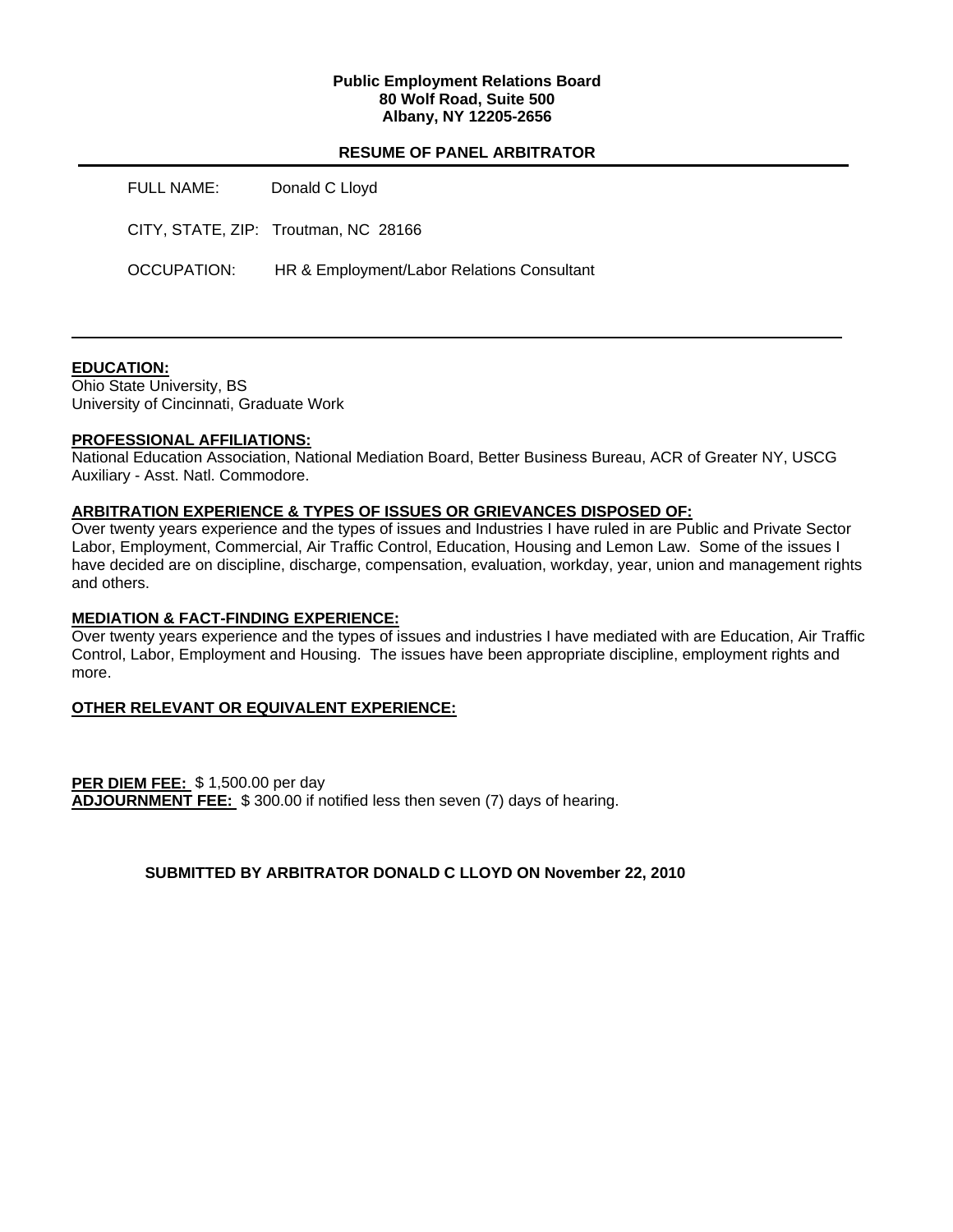### **Public Employment Relations Board 80 Wolf Road, Suite 500 Albany, NY 12205-2656**

# **BILLING DISCLOSURE STATEMENT**

## ARBITRATOR'S NAME: **Donald C Lloyd**

The following is a description of my fees and expenses:

## A) HEARING TIME.

- (1) My per diem is \$1,500.00 for each day or any part thereof spent hearing a case.
- (2) If a hearing day exceeds 7 hours, I charge:

 $\Box$ a second full per diem  $\Box$ a prorated per diem

 $\Box$ no additional charge  $\Box$ other (describe) :

(3) Additional comments:

B) STUDY TIME.

- (1) I charge \$ 1500.00 for each day spent in preparation of the opinion and award.
- (2) This charge  $\Box$  will  $\boxtimes$  will not be prorated for partial days devoted to such preparation.
- (3) Additional comments:

## C) TRAVEL TIME AND EXPENSES.

- (1) When travel time plus hearing time exceeds 4 hours in a calendar day:
	- $\Box$  Not applicable (no additional charge)
	- $\Box$  I charge as follows (describe):
- (2) I charge for actual, travel-related expenses incurred in connection with the case  $\boxtimes$ YES  $\Box$  NO.

Where appropriate, a mileage charge for auto travel will be billed at:

 $\boxtimes$  Prevailing IRS rate  $\Box$  Other (describe):

(3) When the scheduled hearing day(s) requires an overnight stay:

 $\boxtimes$ There is no charge, other than for lodging and subsistence.

 $\Box$ I charge as follows (describe):

(4) Additional Comments: